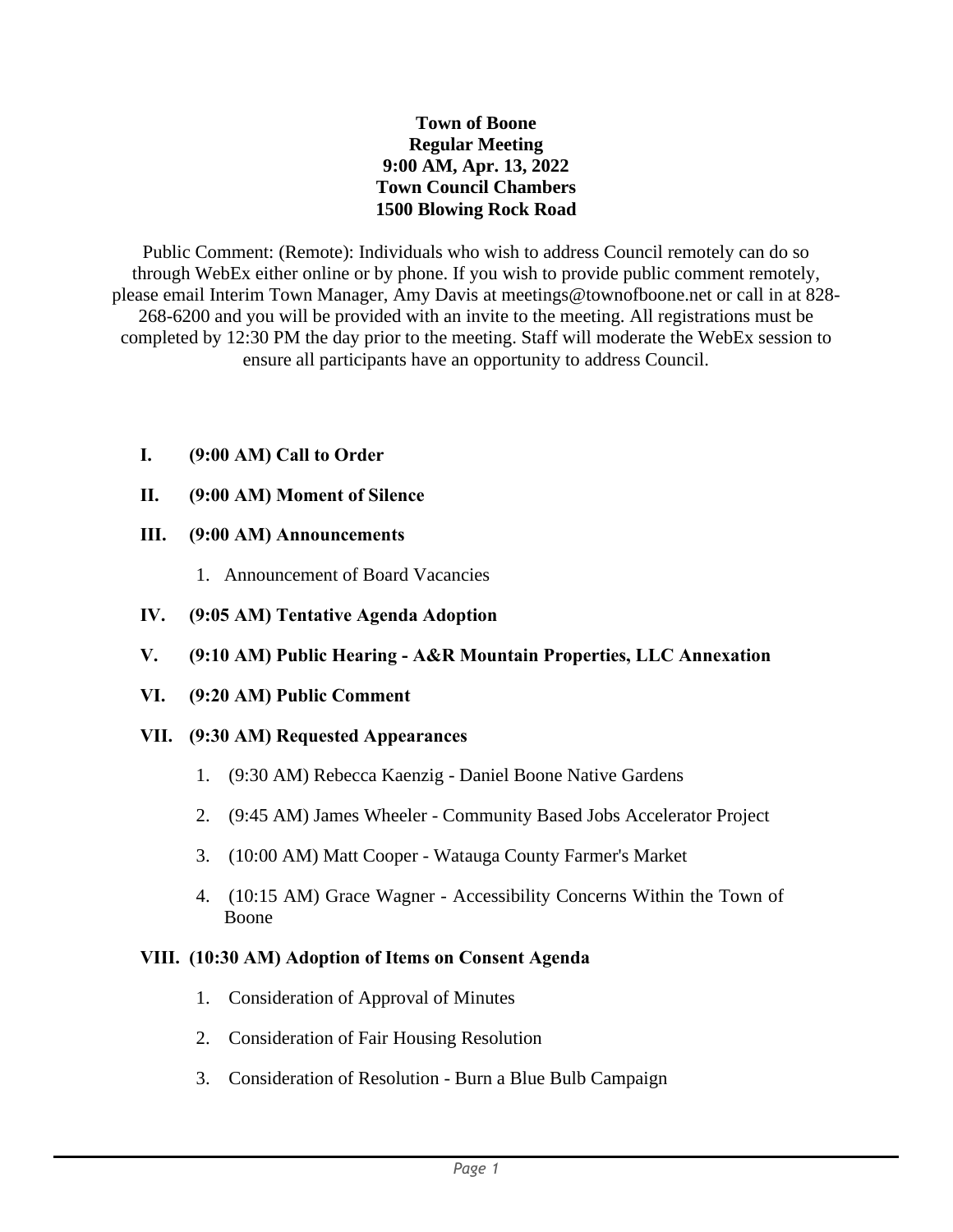- 4. Consideration of Design Services Proposal McGill Associates, P.A.
- 5. Consideration of Commercial Electrical Services Proposal Smart Electric Co., Inc.
- 6. Consideration of License Agreement Zeta Tau Alpha-Lambda Kappa Bid Day
- 7. Consideration of Climate Change Survey

#### **IX. (10:40 AM) Council Matters**

- 1. (10:40 AM) Town Manager Update
- 2. (10:55 AM) Town Attorney Update
- 3. (11:10 AM) Board Liaison Report
- 4. (11:20 AM) Appointment to ABC Board
- 5. (11:35 AM) Consideration of Application to CRAB
- 6. (11:45 AM) Recognition of David Jackson Main Street Award
- 7. (12:00 PM) Request for Direction Regarding Possible Reduction in List Price of 1500 Blowing Rock Rd.
- 8. (12:20 PM) Police Department Application for a No-match Grant
- 9. (12:30 PM) Consideration of Cases Heard at the March 28, 2022 Public **Hearing**
- 10. (1:00 PM) Consideration of A&R Mountain Properties, LLC Voluntary Annexation Petition (243/245 Bamboo Rd)
- 11. (1:15 PM) Consideration of Modern Real Estate Investors, LLC Voluntary Annexation Petition (151 Modern Drive)
- 12. (1:30 PM) Consideration of the Hayes-Bryan-Greene Cemetery Historical Marker
- 13. (1:50 PM) Presentation by P&I of Information Generated for the Watauga Housing Forum
- 14. (2:20 PM) Presenation of Information Regarding Potential 150th Anniversary Commemorative Monument
- 15. (2:40 PM) Street Closure Request Boonerang Music & Arts Festival